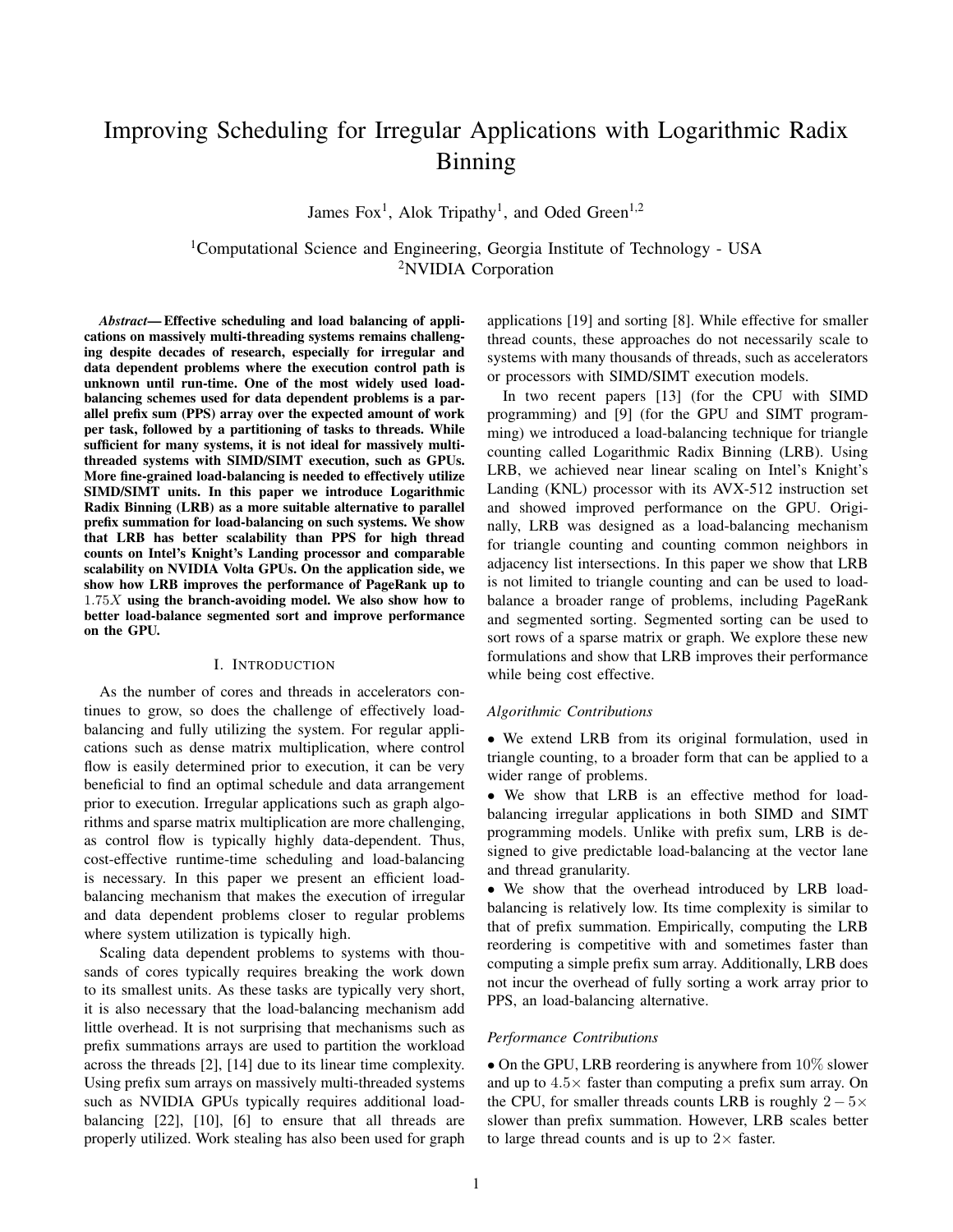• We show how to apply LRB and vector instructions to improve the performance of PageRank up to 1.75X using the branch-avoiding model [11].

• We show how to apply LRB to the problem of segmented sorting. We reorder the segments based on their length and achieve better performance using existing sorting implementations. Specifically, our LRB based segmented sort is anywhere from  $50 - 250 \times$  faster than NVIDIA's CUB's segmented sort, even though we use CUB's sorting functionality without changing it.

## II. RELATED WORK

Scheduling and load-balancing are heavily researched topics in the last half century. Some scheduling algorithms focus on optimizing execution time in an off-line setting, whereas other algorithms are required to make decision online (sometimes referred to as in real-time). The latter case is typically true for data dependent applications where the work per task is not known apriori and only discovered at execution time. This is the case for graph algorithms, SpMV, and other irregular problems such as segmented sorting.

In many cases, these data dependent tasks have relatively low computational intensity. Therefore, whatever on-line scheduling or load-balancing method that is used should not add a lot of overhead to the execution. It is not surprising that prefix summation arrays are often used for partitioning work across the threads, as prefix summation arrays can be computed efficiently.

## *Parallel Prefix Summation*

Prefix summation arrays are used in a wide range of applications, including as the offset pointer arrays for the compressed sparse row (CSR) data structure used for sparse graph and matrix problems, cumulative distribution function, lexicographical sorting, and as a building block for radix sort. Some additional use cases of prefix sum arrays can be found in algorithm optimizations: breadth-first search [2], triangle counting [14], and the Gunrock [22] and Hornet [6] graph frameworks.

Computing the prefix sum array is a high parallel operation and work efficient algorithms have been designed for CPU, GPUs, and other accelerators. This operation is sometimes referred to as a *scan*. We use these terms interchangeably in this paper. One of the first papers to discuss parallelization of the prefix summation is [5]. One of the first work efficient prefix summation operations for NVIDIA GPUs can be found in [15].

The time complexity of a sequential scan is  $O(N)$  given an input array with  $N$  elements. The parallel version of this algorithm has a work-depth (equal to the time complexity) of  $O(log(N))$ . The actual work depth is  $2 \cdot log(N)$  for both the upwards and downwards sweep. Between each computational phase is a synchronization, which is required to ensure that the correct values are propagated to the next phase. For a system with  $T$  threads, the work complexity is  $O(N+T \cdot log(T))$  and the time complexity is  $O(\frac{N}{T} + log(T))$ . Specifically, each thread is given  $N/T$  elements for which

they are responsible for doing a local scan. Synchronization on the GPU is significantly less expensive than it is on the CPU allowing for improved scalability. The number of writes required by these algorithms is roughly  $2 \cdot N$ .

## III. LOGARITHM RADIX BINNING

In this section, we introduce Logarithm Radix Binning (LRB for short), a method for effectively load balancing small tasks for many threaded systems. LRB can also be extended for vector ISAs and is appropriate for SIMD and SIMT programming models. In this paper we modify the formulation used in [13] which is specific for triangle counting and make LRB a more generic load-balancing mechanism that can be applied to a wider range of problems.

LRB works by placing tasks with a similar amount of work within the same "work-bins"<sup>[1](#page-1-0)</sup>. These work-bins allow placing tasks with similar computational properties within the same spatial and temporal vicinity such that the tasks can be executed by concurrent threads. While the workload estimation function is application-dependent, the binning process we outline is application independent.

## *A. Logarithm Radix Binning*

Formally, given a set of N tasks  $T = \{t_1, t_2, ..., t_N\},\$ we denote the work for each of these tasks,  $t \in T$ , as  $work(t)$  or  $w<sub>t</sub>$  (for short). Work is measured by some unit of execution, such as the number of instructions, and as such  $w_t$  is an integer. Representing  $w_t$  requires  $log(|w_t|)$  bits, this is typically 32 or 64 bits. We denote the width of this representation as  $B$ . While  $B$  scales logarithmically with the size of the largest task, in practice we can set  $B \in \{32, 64\}.$ It is not expected that a larger representation for  $B$  will be needed as this would represent an extremely large task (e.g.  $2^{64}$  operations).

As a first step, we create an array of counters of size  $B + 1$  entries and initialize all counters to be zero. These counters will be used to bin tasks with a similar amount of work into the same "work-bins". Specifically, for counter  $b \in$  $\{0, 1, \ldots, B\}$ , whenever a task with work  $2^b \leq w_t \leq 2^{b+1}$ is encountered that counter is incremented by one. For each task we compute the following:

<span id="page-1-1"></span>
$$
bin_t = (\lceil log_2(w_t) \rceil). \tag{1}
$$

The tasks are placed in bins based on the logarithmic work estimate, hence the name "Logarithm Radix Binning". Note the ceiling operation in Eq. [1](#page-1-1) ensures that the indices are integer values. In practice, finding these values can be done using a less expensive approach:  $\sin t = (B$  $cntLZ(w_t v)$  where  $cntLZ$  is a function for counting the number of leading zeros. By subtracting the leading zeros from the word width, we can identify the ceiling of the logarithm value.

Fig. [1](#page-2-0) depicts the ordering of tasks for several different load-balancing approaches: (a) our new LRB reordering, (b)

<span id="page-1-0"></span><sup>&</sup>lt;sup>1</sup>Bins are selected by the logarithmic value of the estimated amount of work for that task.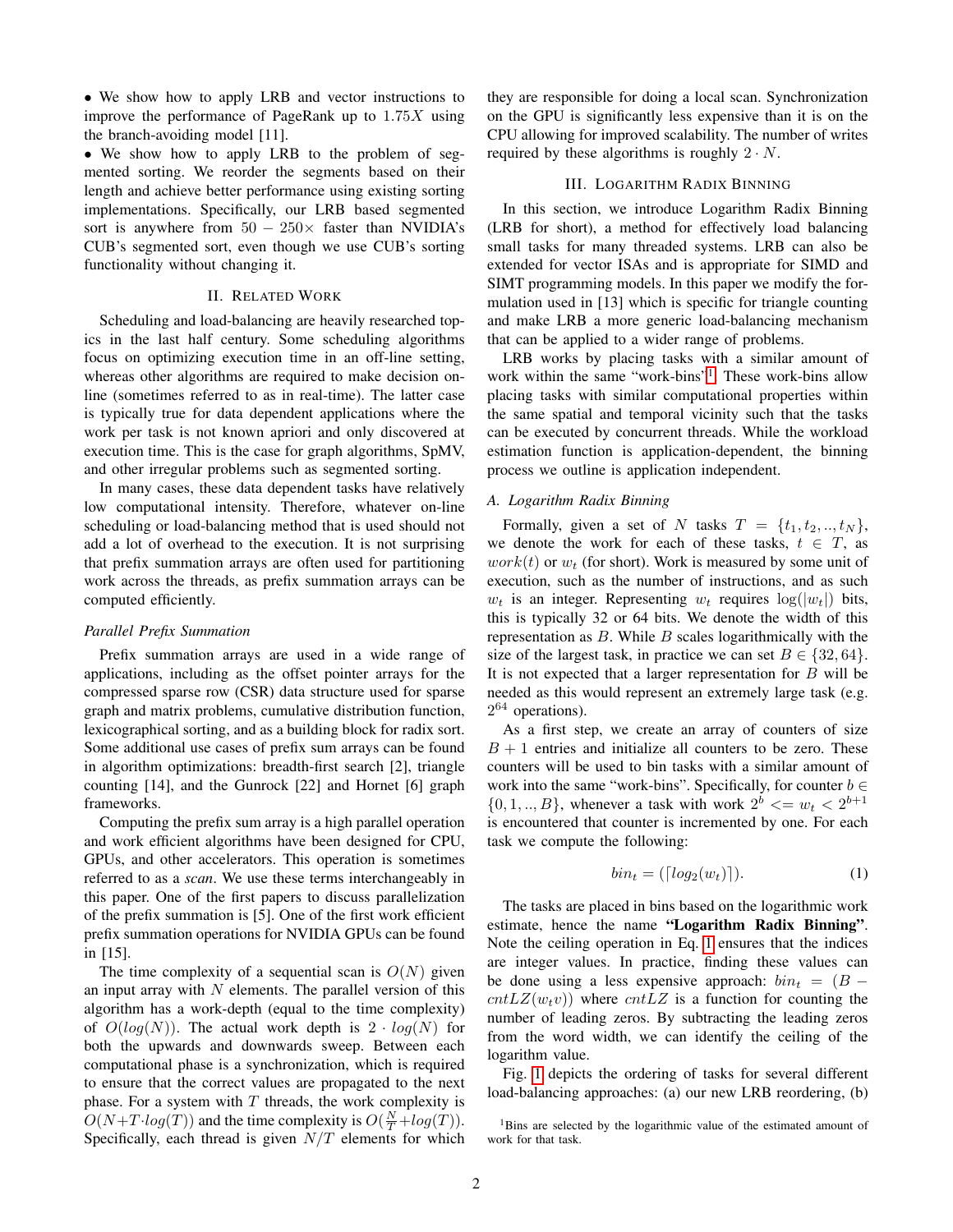

<span id="page-2-0"></span>Fig. 1. Example of binning methodologies for a given input. The top array depicts the input with an expected amount of work per task: a) tasks reorganized using LRB, b) tasks sorted from largest to smallest, and c) partitioning using a prefix sum array for SIMD and SIMT execution where these tasks will be sent to a single vector unit. We highlight the difference between LRB a) and the sorted task b). Also note, the purpose of c) is to highlight that a single execution unit might receive tasks of different lengths leading to poor performance.

<span id="page-2-1"></span>Algorithm 1: LRB Pseudo Code for  $i = 0 : 1 : B$  do  $\mid \quad Bins[B] \leftarrow 0$ // Loop 2 for  $i=0:1:N-1$  do  $b_i \leftarrow (\lceil log_2(w(T[i])) \rceil)$  $atomicAdd(Bins[b_i], 1)$ // Loop 3  $prefixB[0] \leftarrow 0$ for  $i = 1 : 1 : B$  do  $\left.\begin{array}{l} \rule{0pt}{2em} \rule{0pt}{2em} \rule{0pt}{2em} \rule{0pt}{2em} \rule{0pt}{2em} \rule{0pt}{2em} \rule{0pt}{2em} \rule{0pt}{2em} \rule{0pt}{2em} \rule{0pt}{2em} \rule{0pt}{2em} \rule{0pt}{2em} \rule{0pt}{2em} \rule{0pt}{2em} \rule{0pt}{2em} \rule{0pt}{2em} \rule{0pt}{2em} \rule{0pt}{2em} \rule{0pt}{2em} \rule{0pt}{2em} \rule{0pt}{2em} \rule{0pt}{2em} \rule{0pt}{2em} \rule{0$ // Loop 4 for  $i=0:1:N-1$  do  $b_i \leftarrow (\lceil log_2(w(T[i])) \rceil)$  $pos_i = atomicAdd(prefixB[b_i], 1)$  $T_{reordered}[pos_i] = T[i]$ 

sorting, and (c) using a prefix sum array for partitioning the work (without sorting).

LRB reordering can be considered an approximation to sorting, although that is not the end goal. While a full sorting followed by PPS could achieve similar goals to LRB, we believe the overhead with this approach would be unnecessarily high, and not competitive with LRB. In later experiments we show that LRB overhead is competitive with that of parallel prefix sum.

Fig. [1](#page-2-0) (c) shows a scheduling where the input was partitioned using a prefix sum operation. While each thread (or multiprocessor) might get an equal amount of work, the vector lanes within the SIMD/SIMT units are imbalanced. This can lead to system under-utilization.

LRB does ensure that threads within the same SIMD or SIMT units will get similar amount of work. This is due to LRB reordering that places tasks in the same bin such that no task differs by more than twice the amount of work. Specifically, if two tasks are in bin  $b$ , that means that both of the tasks require at most  $2^b$  and no fewer than  $2^{b-1}$ operations, otherwise they would have been in different bins (Eq. [1\)](#page-1-1). This is an important feature of LRB.

## *B. LRB Reordering*

Alg. [1](#page-2-1) presents sequential pseudo-code for doing the LRB reordering of the tasks. LRB is made up of four loops. The first loop initializes the bin sizes to be of size zero and is parallelizable (even though  $B$  is a small constant). The second for loop iterates over the tasks, array  $T$ , and estimates the amount of work per task. Based on the size of the task, the bin that will contain that task is incremented. At the end of this loop, the number of tasks within each bin is known. Using the third loop a small prefix summation operation is computed for the reordered output from the largest task bin to the smallest task bin. This loop is small since  $B \in 32, 64$ . The elements of bin 0 will be followed by the elements of bin 1, and so forth. Through the prefix sum operation, we have the starting points of the bins in the reorder output. Finally, in the fourth and last for loop, the elements are placed in the reordered output based on their bin sizes.

While we describe a sequential version of LRB for brevity, LRB is easily parallelizable and we do so in practice. Implementation differs between CPU and GPU, but in general we run local versions of LRB per thread before combining results globally. Further complexity analysis of the parallel LRB and comparison with parallel prefix is given in Sec. [III-D.](#page-2-2)

## *C. LRB Task Partitioning*

While there are different ways to assign tasks to threads given the LRB-reordered task list, and depending on the platform, we present one simple assignment scheme here. Specifically, we use the reordered tasks' index set modulo with respect to  $P$ . For example if task  $1234$  is the largest task and is the first task to be placed in the first bin, its index in the reordering is 0.

The scheduling will be as follows: thread 0 will receive the edges  $(0, P, 2 \cdot P, ...)$ , thread 1 will receive the edges  $(1, P+1, 2\cdot P+1, ...)$  and so forth. If each thread or core can executed upto w concurrent sub-threads<sup>[2](#page-2-3)</sup>, then the workload partitioning will be at a wider granularity of  $w$  elements at a time, for example thread 0 will receive  $((0, ..., w - 1), P \cdot$  $w + (0, ..., w - 1), ...$ .

By using the above task partitioning scheme we ensure that tasks within a given bin are distributed evenly amongst the threads. Further, if  $w$  tasks are dispatched per thread, these tasks are also well balanced and get executed efficiently using SIMD/SIMT instructions.

## <span id="page-2-2"></span>*D. Complexity Analysis*

Given  $N$  elements, the array is scanned once to obtain the number of tasks in each bin— $O(N)$ . This is followed up by a  $O(B)$  prefix sum operation. Lastly, the LRB reorganization takes another  $O(N)$  operations. Since B is a small constant fixed before computation, the sequential complexity is  $O(N)$ .

Parallel LRB on the CPU achieves a time complexity of  $O(\frac{N}{P} + B \cdot \log P)$ . The  $O(B \cdot \log P)$  comes from running

<span id="page-2-3"></span><sup>&</sup>lt;sup>2</sup>In the branch-avoiding model [13], [23] these are referred to as control flows and each data lane in a vector unit executes a different thread. In SIMT (GPU), these are the threads within a thread-block.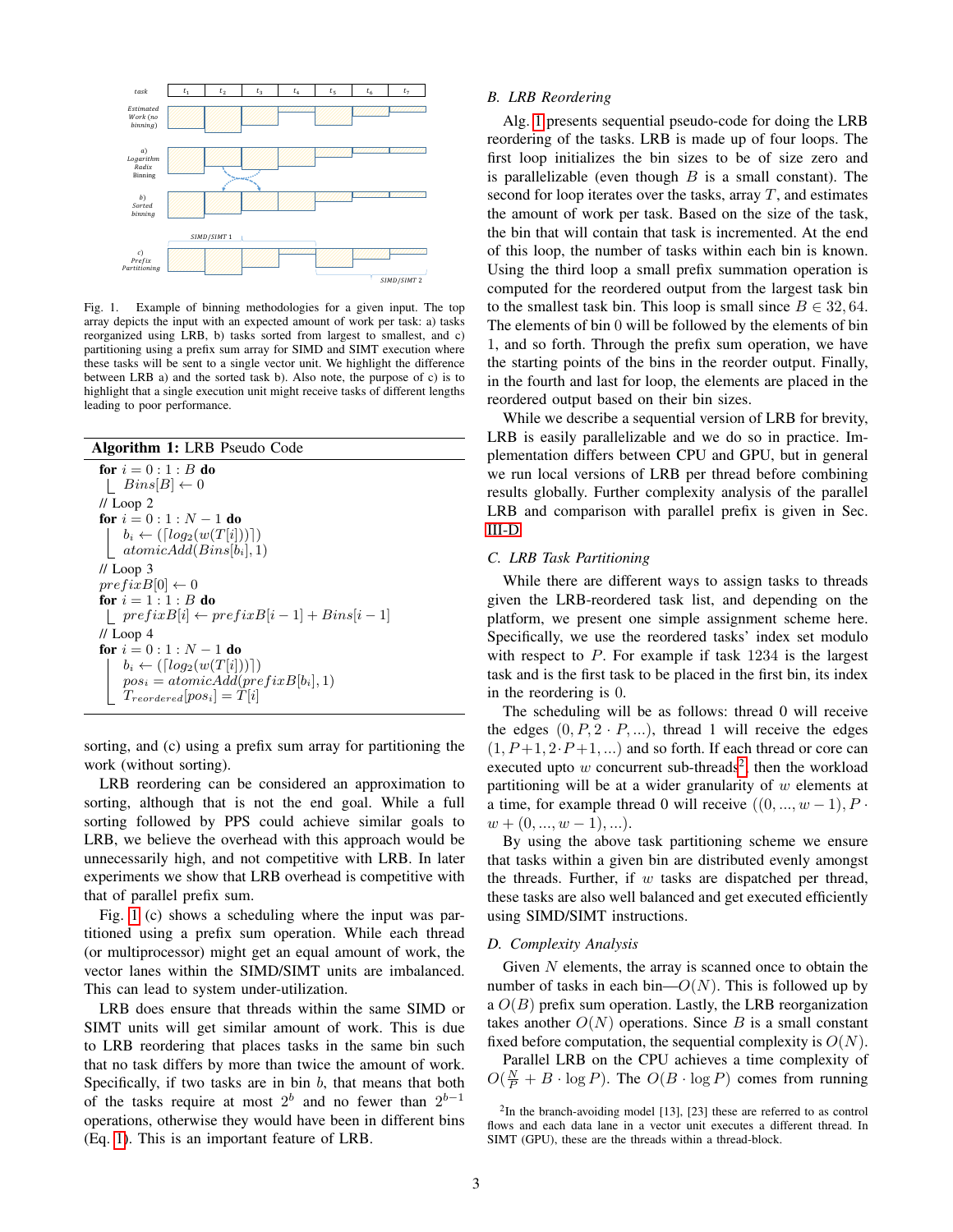parallel prefix sum over each column of a P bin arrays of size  $B$ . For results in this paper, we implemented each prefix sum sequentially, which likely left some performance on the table.

Once new positions are determined, the reordering phase is embarrassingly parallel. From a storage complexity, two additional arrays are required in parallel LRB:  $O(P \times B)$  for prefix arrays and  $O(N)$  for the final reordered data.

## IV. EXPERIMENTAL SETUP

*a) Experiment System:* The experiments presented in this paper are executed on two distinct systems: an Intel Xeon Phi 7250 processor and an NVIDIA GV100 GPU.

The Intel Xeon Phi 7230, has 96GB of DRAM memory (102.4 GB/s peak bandwidth). This processor is part of the Xeon Knights Landing (KNL) series of processors, and features an additional 16GB of MCDRAM high bandwidth memory (400 GB/s peak bandwidth). We target the faster of these two memories via NUMA control and ensure that the data and all allocated memory fit into MCDRAM. As such the lower bandwidth DRAM memory isn't utilized. The KNL processor has 64 cores with 256 threads (4-way SMP). The 4 threads of each core share 2 vector processing units supporting AVX-512 instructions. To utilize these instructions for irregular applications, we use the vectorized branch avoiding model introduced in [13], [23] (which extend the branch avoiding model introduced in [12]). In the vectorized branch avoiding model, each data lane in the AVX-512 unit executes a different data control flow. As such each vector unit can execute for up to 16 data elements simultaneously, assuming 32 bit data. Given these system parameters, we are able to execute up to 256 concurrent threads of execution, each issuing 16-word wide instructions. Thus, load-balancing is important.

The GV100 is a Volta micro-architecture GPU with 80 SMs and 64 SPs per SM, for a total of 5120 SPs (lightweight hardware threads). In practice, roughly 40K software threads are required for fully utilizing the GPU. The GV100 has a total of 32GB of HBM2 memory. The GV100 also has 640 tensor cores, but these are not used in our experiments. Our GV100 is the PCI-E variant that has a peak power consumption of 250 watts.

*b) Problem Set:* In the following section we will look at three different problems that allow us to test the performance of LRB. First of all, we compare the performance of LRB reordering with that of doing a prefix sum computation. Even though prefix sum alone does not ensure good load-balancing for SIMD/SIMT, it is a good performance point-of-reference. In the second experiment, we show that LRB can be used for improving the performance of PageRank for SIMD and SIMT models by using the vectorized branch-avoiding model on the KNL processor. Lastly, we show how to improve the performance of a segmented sort algorithm by re-organizing the segments based on their lengths using LRB. Segmented sort can be used for sorting the rows of a matrix or graph. Our new and improved segmented-sort does not require a

new sorting functionality to be implemented. Rather, it uses existing sorting functionality but in a different sequence.

*c) Inputs:* For testing the aforementioned problems we use real world data taken from a wide range of graphs and matrices: SNAP[17], HPEC Graph Challenge [20], DIMACS [1], and Florida Matrix [7]. Table [I](#page-5-0) captures a subset of the inputs used more extensively in this paper.

## V. EMPIRICAL PERFORMANCE ANALYSIS

## *A. LRB vs. Prefix Summation*

In this subsection we compare the cost of executing the LRB reordering with that of computing a PPS on the same array. Specifically, for inputs we use matrices (graphs in Table [I\)](#page-5-0) where the elements in each array is the number of non-zero elements in each row. Thus, the result of the PPS operation is equal to the creation of the offset array of a CSR matrix. The result of the LRB is rearranging each element by bins. For prefix sum on the GPU, we used the ExclusiveSum function from the CUB library [18]. For the CPU, we used a parallel prefix sum implementation in GAP [4].

*a) GPU Results:* Fig. [2](#page-4-0) (a) depicts the time it takes to create the LRB reordering and to compute the PPS array as a function of the number of input size. For both computations, it is clear the execution time is linear with the input size. Fig. [2](#page-4-0) (b) depicts the speedup of the LRB reordering over the PPS operation. Both these subplots are for the GPU. Creating the LRB reordering can be up to  $4\times$  faster than PPS operation for smaller inputs. As the inputs become large the times become roughly the same and the prefix sum operation can be upto 10% faster.

*b) CPU Results:* Fig. [3](#page-4-1) (a) depicts the speedup of LRB over PPS on the Intel KNL processor. Fig. [3](#page-4-1) (b) and (c) depict the scaling for LRB and PPS, respectively. For smaller thread counts, LRB is slower than PPS by as much as  $5\times$ . However, for large threads it is almost  $2 \times$  faster. The improvement with the increased thread counts is in large part due to the improved scalability of LRB. LRB scales to roughly  $20 \times$ where as PPS scalability is very limited and peaks at  $4\times$ . This could be due to the larger number of synchronizations used in PPS.

## *B. Vectorized PageRank with LRB*

We look to improve the performance of PageRank by using the vectorized branch avoiding model. Specifically, we target Intel's AVX-512 ISA and show that we can parallelize the PageRank computation across the vector unit's multiple data lanes (as was done in [13], [23]). We present our vectorized PageRank in Alg. [2.](#page-4-2) At a high level, each thread computes the next PageRank values for 16 vertices at a time, by processing each vertice's in-neighbor list in lockstep via AVX-512 instructions. To improve load-balancing and SIMD utilization, we use LRB to reorder vertices by degree prior to running any PageRank iterations.

For experiments we use the optimized PageRank implementation from GAP [4] as our baseline. Both the baseline and our implementation were compiled using Intel's *icpc*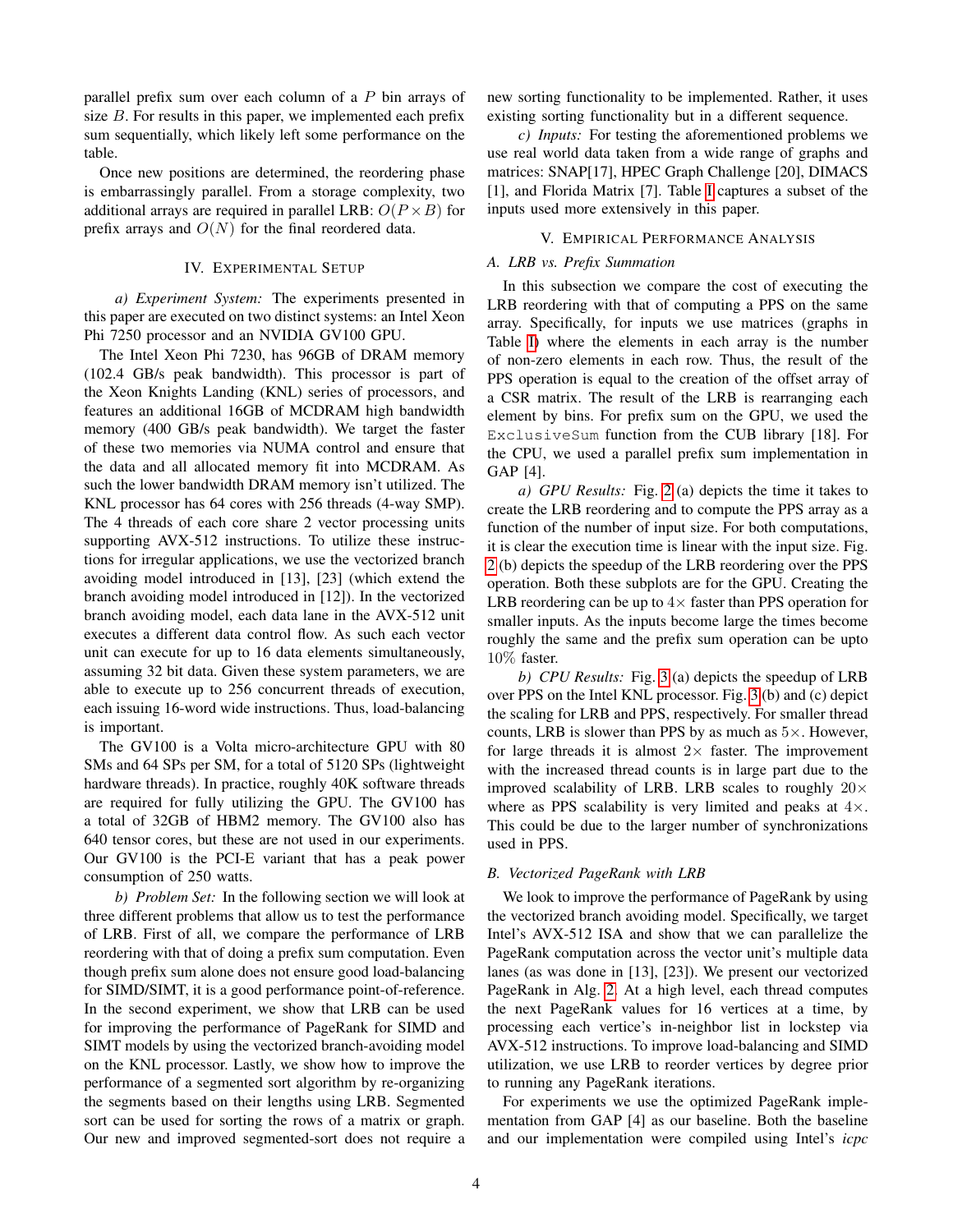

**Threads** (a) Speedup of LRB creation over PPS **Threads** (b) Strong scaling for LRB (c) Strong scaling for PPS

<span id="page-4-1"></span><span id="page-4-0"></span>Fig. 3. Performance analysis of LRB vs PPS on Intel KNL processor.



(a) Ratio of GAP's PR execution time vs. PR-LRB. X-axis is number of threads used on the KNL system, and numbers for four graphs are reported per thread configuration.



(b) PR-LRB speedup vs. number of threads. Single-threaded PR-LRB is baseline.

## <span id="page-4-3"></span>Fig. 4. PR-LRB performance and scaling

compiler. While the baseline also benefits to some extent from compiler-driven vectorization, our implementation is designed with vectorization in mind. Only the MCDRAM (high-bandwidth) memory is used in our experiments.

Fig. [4](#page-4-3) (a) compares the execution time  $T_{PR}$  of the GAP baseline to our implementation  $T_{PR-LRB}$ 's via the ratio  $\frac{T_{PR}}{T_{PR-LRB}}$ . The PR-LRB numbers used in Fig. [4](#page-4-3) includes both LRB reordering and subsequent PR execution time. With the exception of *com-orkut*, PR-LRB consistently outperforms the baseline by  $1.5 \times$  to  $1.75 \times$  up to 32 threads, before a decline from 64 threads onwards to being slightly slower than baseline PR in performance at 128 and 256 threads.

To better understand performance trends, we present

## Algorithm 2: Vectorized Pagerank Iteration

**Threads**

for  $v \in V$  do in parallel  $PR_{curr}[v] \leftarrow 0$  $C[v] \leftarrow Pr_{prev}[v]/deg[v]$ for  $i = 0; i < |V|; i += 16$  do in parallel  $\vec{u} \leftarrow [u_i, u_{i+1}, ..., u_{i+15}]$  $L \leftarrow \max\{deg(u_i), deg(u_{i+1}), ..., deg(u_{i+15})\}$  $t \leftarrow 0$ for  $j = 0; j < L; j += 1$  do //  $n_i(u_i)$  denotes *j*-th neighbor of  $u_i$  $\vec{m} \leftarrow [n_j(u_i), n_j(u_{i+1}), ..., n_j(u_{i+15})]$  $\vec{t}$  += Gather( $\vec{m}$ , C)  $\overrightarrow{t} \leftarrow \overrightarrow{t} * damp + \frac{1-damp}{|V|}$  $Scatter(\vec{t}, PR_{curr})$ 

<span id="page-4-2"></span>strong-scaling results for PR-LRB in Fig. [4](#page-4-3) b). Our implementation has linear scalability up to 64 threads (which also represents the number of physical cores in the system). Beyond 64 threads, hyper-threading is used and performance stagnation is a known side-effect [21]. PR-LRB is also more data-intensive than regular PR as each thread can be responsible for up to 16 memory requests. Our scalability is therefore likely to become memory-bound, and at an earlier thread count than in a non-vectorized implementation. We also did not utilize DDR memory, which could be a factor if our application is more than simply bandwidth-bound.

## *C. Segmented Sorting*

Segmented sorting is where the input data is split into multiple partitions and each partition needs to be sorted. One very important use-case for segmented sorted is the sorting of the rows for a matrix, or the adjacency arrays of a graphs. One key benefit of segmented sort is that each segment can be sorted in parallel, and each sorting itself can also be parallelized. Numerous applications require sorting segments rather than doing a full sort across the data.

For example, a sparse matrix can be sorted in multiple manners. If the matrix is stored as a COO, the the sorting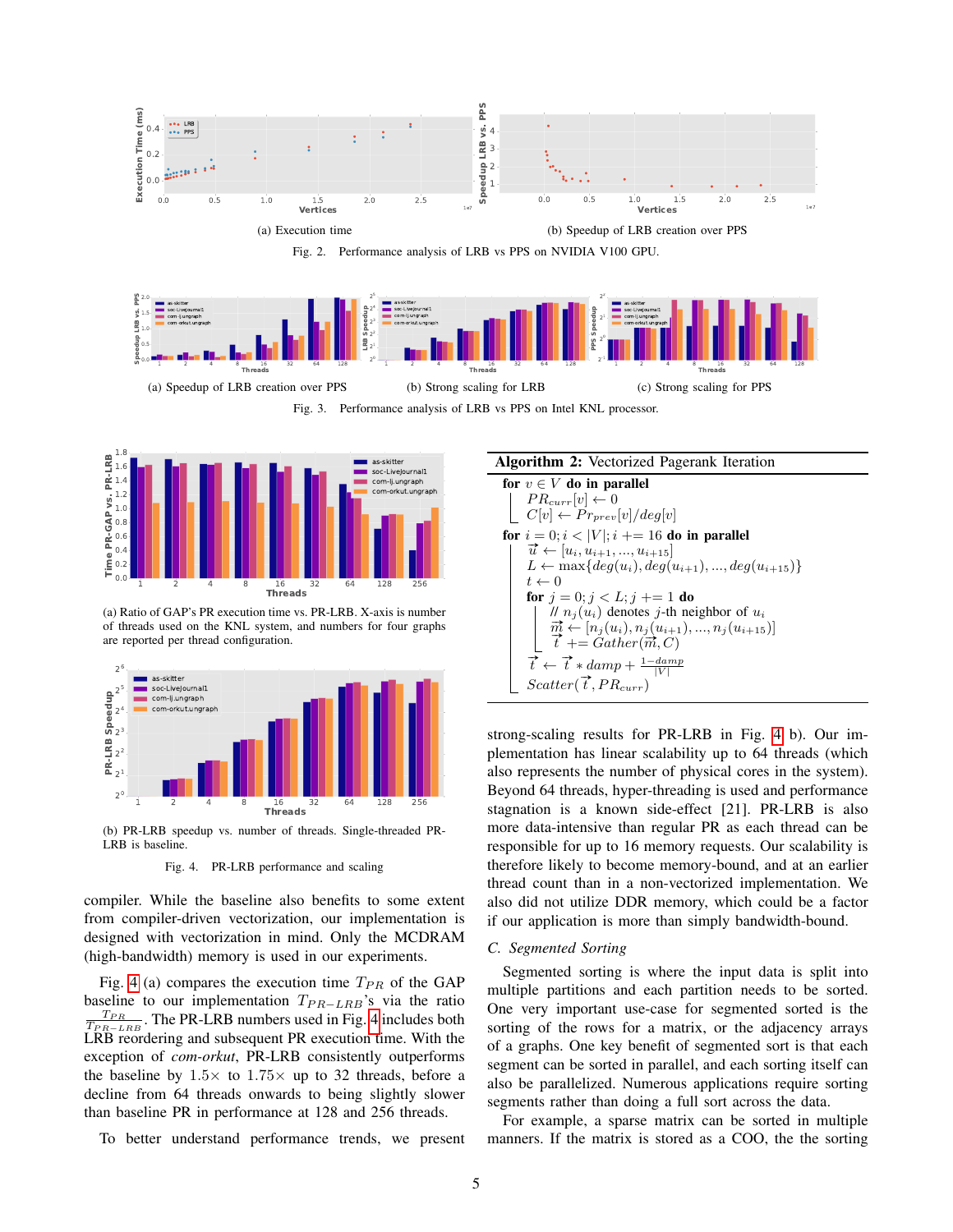## TABLE I

<span id="page-5-0"></span>INPUTS USED FOR SEGMENTED SORTING, EQUIVALENT OF CSR SORTING OF EACH ROW. LRB-CUB IS COMPARED AGAINST SEVERAL SEGMENTED SORT ALGORITHMS AS WELL AS TWO-PHASE SORT PAIRS ALGORITHM. WE SHOW BOTH EXECUTION TIMES AND SPEEDUP OF LRB IN COMPARISON TO CUB AND MODERNGPU (MGPU). BB-SORT WAS TYPICALLY FASTER DUE TO ITS OPTIMIZED MERGING AND SORTING KERNELS.

|                   |          |           |              | Segmented Sorting Algorithms |            |         |                | Speedup          |        |             |
|-------------------|----------|-----------|--------------|------------------------------|------------|---------|----------------|------------------|--------|-------------|
| name              | nv       | ne        | CUB-SortPair | <b>MGPU</b>                  | <b>CUB</b> | LRB-CUB | <b>BB-Sort</b> | <b>SortPairs</b> | CUB    | <b>MGPU</b> |
| soc-LiveJournal1  | 4847571  | 68993773  | 31.47        | 3.128                        | 1923.32    | 13.066  | 1.003          | 2.40             | 179.38 | 1.004       |
| As-Skitter        | 1696415  | 22190596  | 10.054       | 3.23                         | 786.09     | 3.819   | 5.1            | 2.63             | 268.29 | 0.844       |
| com-lj.ungraph    | 3997962  | 69362378  | 29.447       | 10.864                       | 1803.58    | 13.09   | 12.864         | 2.24             | 167.86 | 0.829       |
| com-orkut.ungraph | 3072441  | 234370166 | 98.12        | 36.184                       | 390.39     | 31.558  | 25.456         | 3.10             | 52.15  | 1.146       |
| Soc-twitter-2010  | 21297772 | 530051618 | 218.28       | 64.05                        | 9446.72    | 74.384  |                | 2.93             | 199.28 | 0.861       |

can be done trivially by sorting the  $(row, col)$  pairs in array of length  $nnz$  or |E| using two iterations, the first on the columns and the second on the rows. Thus, the time complexity is  $O(nnz)$  or  $O(nnz \cdot log(nnz))$  for a radix-sort and merge-sort, respectively. In contrast, the time complexity of the segmented rows, especially for merge-sort, can be smaller as the segments are smaller and the multiplier within the  $log(nnz)$  will be smaller for the various segments. The different computational requirements for each segmented sort that makes this problem workload imbalanced, which LRB is able to resolve.

In this section, we will compare the performance of two different segmented-sorts in two widely used GPU frameworks: ModernGPU [3] and CUB [18]. ModernGPU's segmented sort is based on merge-sort, whereas CUB's is based on radix-sort. ModernGPU's segmented sort is orders of magnitude faster than CUB's (Table [I\)](#page-5-0), while their standard array sorting algorithms have comparable performance (and in many cases CUB is faster). Thus the huge discrepancy in their segmented sort performance is unexpected. We also compare our new LRB-CUB segmented sort to the recent segment sort, ESSC, in [16]. Unlike ModernGPU and CUB, ESSC is a standalone sorting algorithm and not part of a framework, though it is the best performing. ESSC uses highly optimized merging and sorting kernels as part of its implementation. These kernels are several thousands lines of code; comparatively, our approach requires fewer than a hundred lines of code.

Table [I](#page-5-0) depicts the execution times for the aforementioned sorting algorithms. At first glance, CUB's segmented sort is orders of magnitude slower than the other solutions. We show that the problem is with its load-balancing. CUB has several different sorting functions in its frameworks: 1) sort an entire array using the whole GPU for this operation, 2) segmentsorting which sorts multiple segments using the entire device, and 3) a sorting algorithm at the thread block granularity. The last of these, 3), targets small arrays that can typically fit in shared-memory. Our LRB based segmented-sort utilizes the existing sorting functionality. Specifically we target 3) by reordering the segments into convenient chunks that fit in the L1 caches and can use CUB's thread-block sorted with optimized run-time parameters.

*a) LRB Based Segmented Sort:* Alg. [3](#page-5-1) depicts our LRB based segmented sort. Our LRB sorting algorithm is simple and that does not require any new sorting kernels,

## Algorithm 3: LRB-CUB - Segmented Sort Using LRB. Input is a CSR graph.

| $(V_{RE}, Bins) \leftarrow LRB\_ReOrdering(offset, Edges);$             |
|-------------------------------------------------------------------------|
| $startVertex \leftarrow Bins[0]; endVertex \leftarrow Bins[20];$        |
| // Sort all vertices that have an a degree between $2^{12}$ to $2^{32}$ |
| SegmentedSort(of f Set, Edges, $V_{RE}$ , Bins, startV ertex,           |
| $endVertex$ , sortedEdges)                                              |
| for $i = 21 : 1 : 32$ do in parallel                                    |
| $startVertex \leftarrow Bins[b-1]$ ; endVertex $\leftarrow Bins[b]$ ;   |
| // All segments are of length $2^{b-1}$ to $2^b$                        |
| for $u \in V_{RE}[startVertex], , V_{RE}[endVertex]$ do in              |
| parallel                                                                |
| // GPU Kernel that use CUB's thread-block sort                          |
| $sortSingleSegment(u, offset, Edges, sortedEdges)$                      |
|                                                                         |

<span id="page-5-1"></span>in contrast to the load-balanced ESSC [16]. Instead, our LRB-CUB based segmented sort uses the already existing sorting functionality in CUB without modification. Note, for the bins with smaller rows, bins 21 to 32 (which contain rows with upto  $2^{12}$  entries), each bin is processed by a different GPU kernel that use's CUB's thread-block sort with different parameters. Furthermore, these GPU kernels can be launched concurrently.

*b) Performance Analysis:* Using LRB and CUB's various sorting functioning we are able to significantly improve the performance of CUB's original sorting algorithm by as much as 268×. LRB-CUB's segmented sort performance is now comparable with that of ModernGPU's. LRB-CUB is also roughly  $2.5 \times -3 \times$  faster than running two iterations of CUB's Radix sort. In a deeper look, roughly 15% − 35% of LRB-CUB's execution time is spent on sorting the larger rows (which roughly 10% of the rows). The LRB re-ordering itself accounts for less than 1% of the total execution time. Using the fast thread-block sorting functionality in CUB is dependent on the LRB reordering, specifically as using these functions requires compile time configuration.

While ESSC [16] is faster than LRB, it also uses highly optimized merging and sorting kernels that we did not use. These could also help LRB-CUB. Furthermore, these kernels are a few hundred lines of code in contrast to our approach which requires less than a hundred lines of code, most of which are on the CPU and responsible for managing the GPU.

Lastly, we also checked the performance of ModernGPU's segmented sort with the reorganized input and saw that it too had a  $2\times$  performance improvement. While ModernGPU